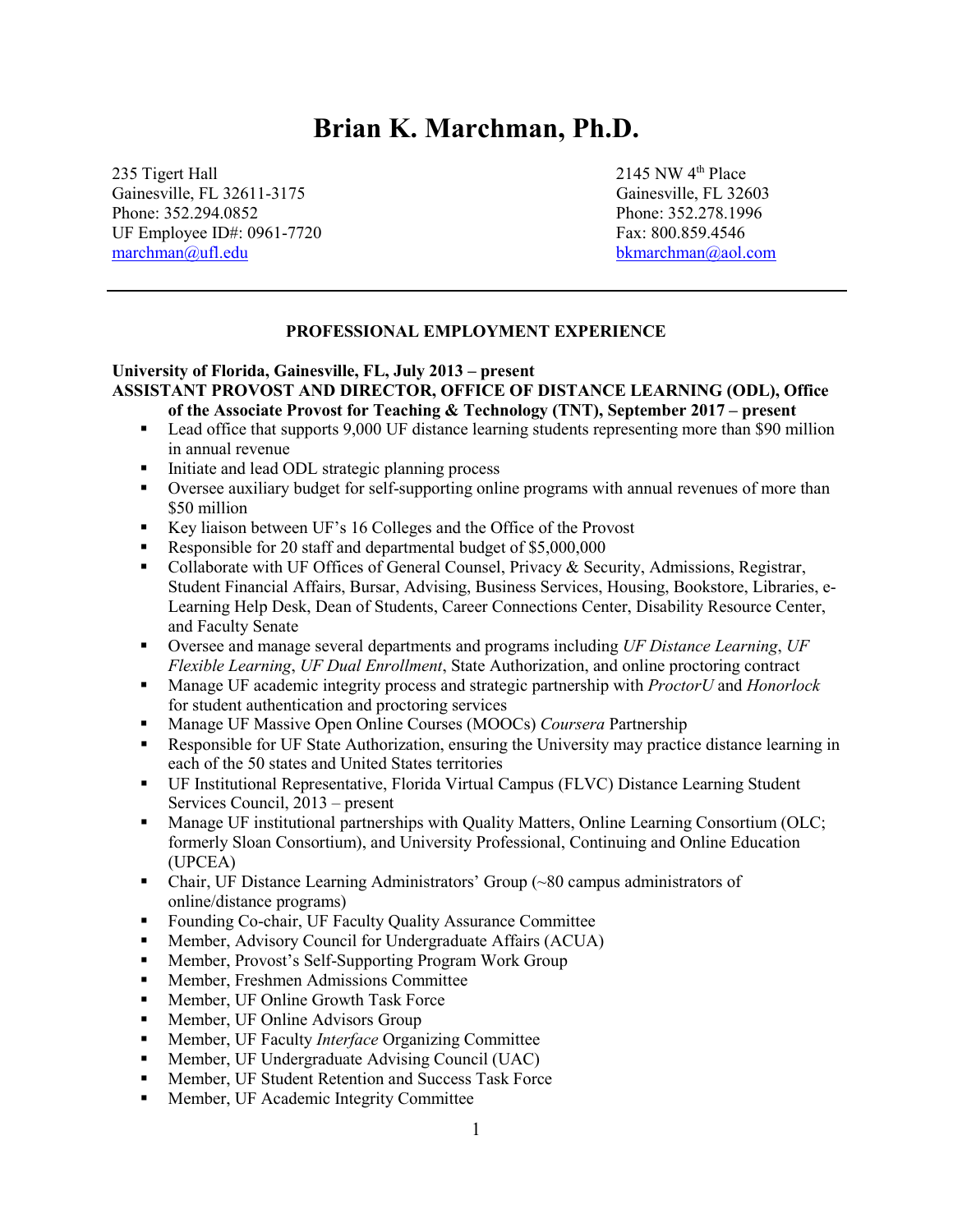- Marshal, UF Doctoral Commencement, 2021
- Member, Florida State University System (SUS), Dual Enrollment Group of Institutional Principals
- External Partner Member, Florida Virtual School (FLVC) Principalship Certification Review Committee, 2020, 2021
- Chair, Selection Committee for UF CALS Center for Online Learning and Technology (COLT) Director position, Fall 2019
- Chair, Selection Committee for UF Professional Development Director position
- Statewide Chair-Elect, Florida Virtual Campus (FLVC), Members Council for Distance Learning and Student Services, term begins July, 2021
- **Provost's Important Interest Group on Academic Integrity, Spring 2021**
- Notable accomplishments:
	- Launched 92 new online self-supporting for-credit certificate or degree programs
	- Saved UF more than \$1.2 in contract negotiations for online proctoring services for 2020-22
	- Initiated a successful diversity, equity and inclusion office book study using Dr. Ibram X. Kendi's "How to Be an Antiracist"
	- Initiated "Tech4Success," a UF service project aimed at benefitting underserved students in East Gainesville [\(https://www.youtube.com/watch?v=3hQt1h0HmbA\)](https://www.youtube.com/watch?v=3hQt1h0HmbA)
	- Orchestrated Dual Enrollment Articulation Agreements with 22 Florida public school districts annually serving 1,500 high school students
	- Initiated Dual Enrollment "GAP" Gator Access Program, serving underserved public school districts with wraparound support for college attainment
	- Coordinated process for UF authorization to practice distance learning in all U.S. states and territories
	- Founded Distance Ed Service Center (DESC), a model for online student recruiting and retention
	- Transitioned multiple UF TREEO programs to online delivery format

### **University of Florida, Gainesville, FL**

### **DIRECTOR, DISTANCE & CONTINUING EDUCATION (DCE), Office of the Associate Provost for Teaching & Technology (TNT), July 2013 – September 2017**

- Managed several departments including Distance Learning, Flexible Learning, Conferences, Professional Development, Executive Education, and TREEO
- Responsible for 50 staff and \$5,000,000
- Key liaison between UF's 16 Colleges and the Provost's Office
- Collaborated with UF Offices of General Counsel, Privacy & Security, Admissions, Registrar, Student Financial Affairs, Bursar, Advising, Business Services, Housing, Bookstore, Libraries, e-Learning Help Desk, Dean of Students, Career Connections Center, Disability Resource Center, and Faculty Senate
- Led office that supports 8,000 UF distance learning students representing over \$80 million in annual revenue
- Managed UF academic integrity process and strategic partnership with *ProctorU* for student authentication and proctoring services
- Managed UF Massive Open Online Courses (MOOCs) *Coursera* Initiative
- Responsible for UF State Authorization, ensuring the University may practice distance learning in all 50 states and territories
- Managed UF institutional partnerships with Quality Matters, University Professional, Continuing and Online Education (UPCEA), and Sloan Consortium
- Chair, UF Distance Learning Administrators Group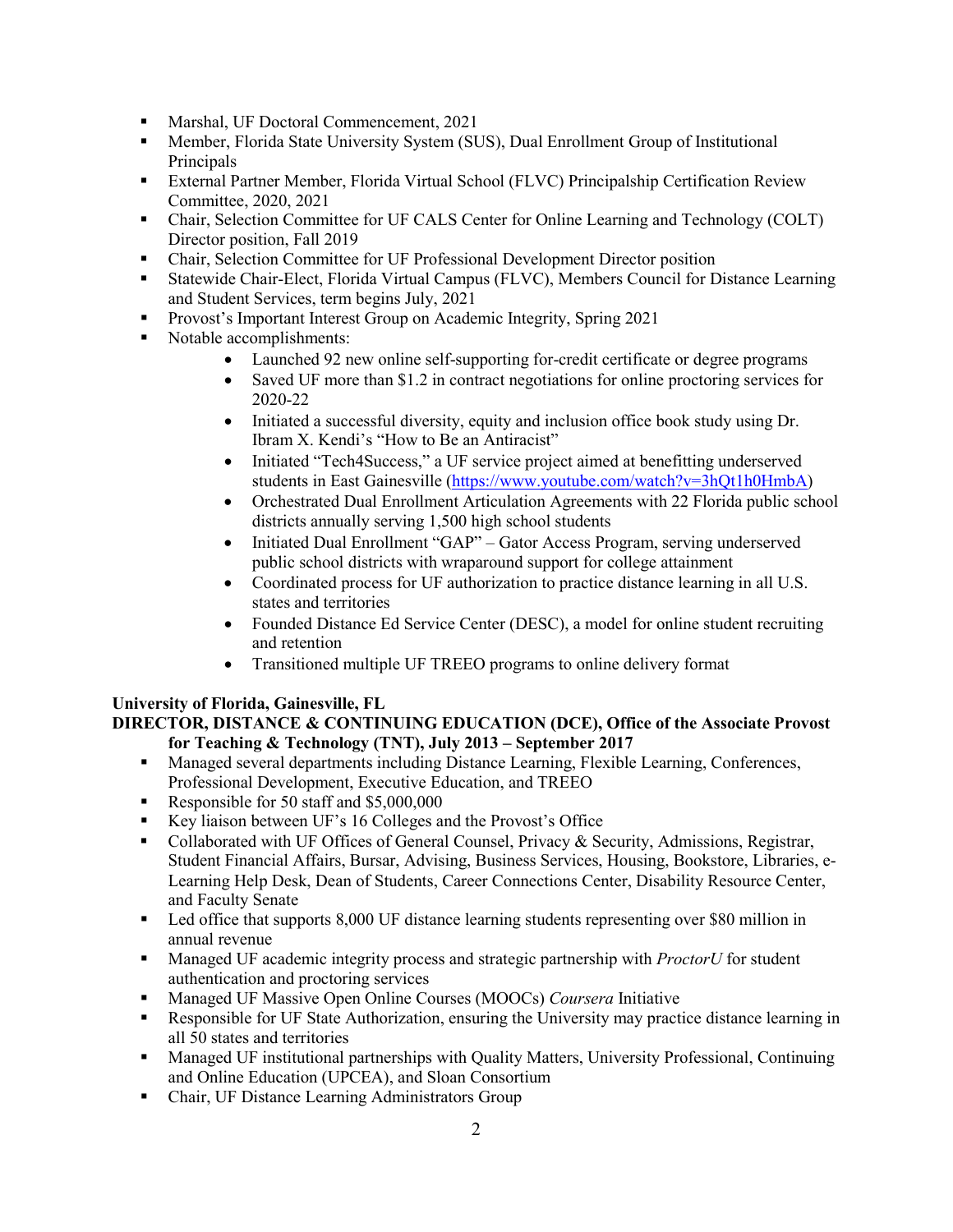- Co-chair, UF Faculty Quality Assurance Committee
- Member, UF Self-Funded Program Work Group
- Member, Early Learning Advisory Board through UF College of Education's Lastinger Center
- **Member, UF Institute for Online Learning Strategic Team**
- **Member, UF Online IT Working Group**
- **Member, UF Online Cross-Functional Team**
- **Member, UF Online Advisors Group**
- **Member, UF Online / Pearson Operational Review Team**
- **Member, UF Distance Learning Accessibility Group**
- Member, UF Undergraduate Advising Council
- **Member, UF Contracting Group**
- **Member, Selection Committee for Senior Associate Director for Student Financial Affairs** position
- Member, Selection Committee for Director, UF Academic Technology
- Chair, Selection Committee for UF Professional Development Director position
- Co-organized UF's Faculty *Interface*, April 2014
- Notable accomplishments for 2013-17:
	- Launched 63 new online self-supporting for-credit certificate or degree programs
	- UF Conferences grew by 16%, annually serving more than 12,000 participants
	- UF Authorized to practice distance learning in 48 states
	- DCE produced 126 online courses aligned with the UF *Standards & Markers of Excellence*
	- Transitioned UF TREEO (Training, Research and Education for Environmental Occupations) program to online offerings

## **University of Florida, College of Education, 2016 – present**

**ADJUNCT PROFESSOR**, School of Teaching & Learning, Department of Educational Technology Teach *EME 6236: Distance Education Leadership and Management*

# **Florida Virtual School (FLVS) – 2006-2013**

# **SENIOR DIRECTOR, STUDENT SERVICES, April 2013 – July 2014**

- Leader of School Counseling, Quality Assurance, Academic Integrity, Tutoring Program Literacy, and Exceptional Student Education Teams
- Led FLVS-wide Stakeholder Survey Program
- **Managed institutional relationship with American Institutes for Research**
- Responsible for 100 staff and \$3,000,000 budget
- **Led University Partnerships Program**
- **Member of FLVS Leadership Team**
- **Member of FLVS Operations Teams**

# **Florida Virtual School (FLVS)**

# **DIRECTOR, STUDENT EXPERIENCE, October 2011 – April 2013**

- **Example 1** Leader at Florida Virtual School, the nation's largest and most successful online public school
- Established and reviewed institutional performance metrics related to stakeholder experience
- Led FLVS-wide Stakeholder Survey Program
- Developed FLVS "Leading Indicators for Learning Outcomes" validation process
- Responsible for \$2,000,000 Student Service Call Center operations
- Supervised and supported FLVS Quality Assurance Team
- Developed, implemented, and oversaw new FLVS Student Admissions Process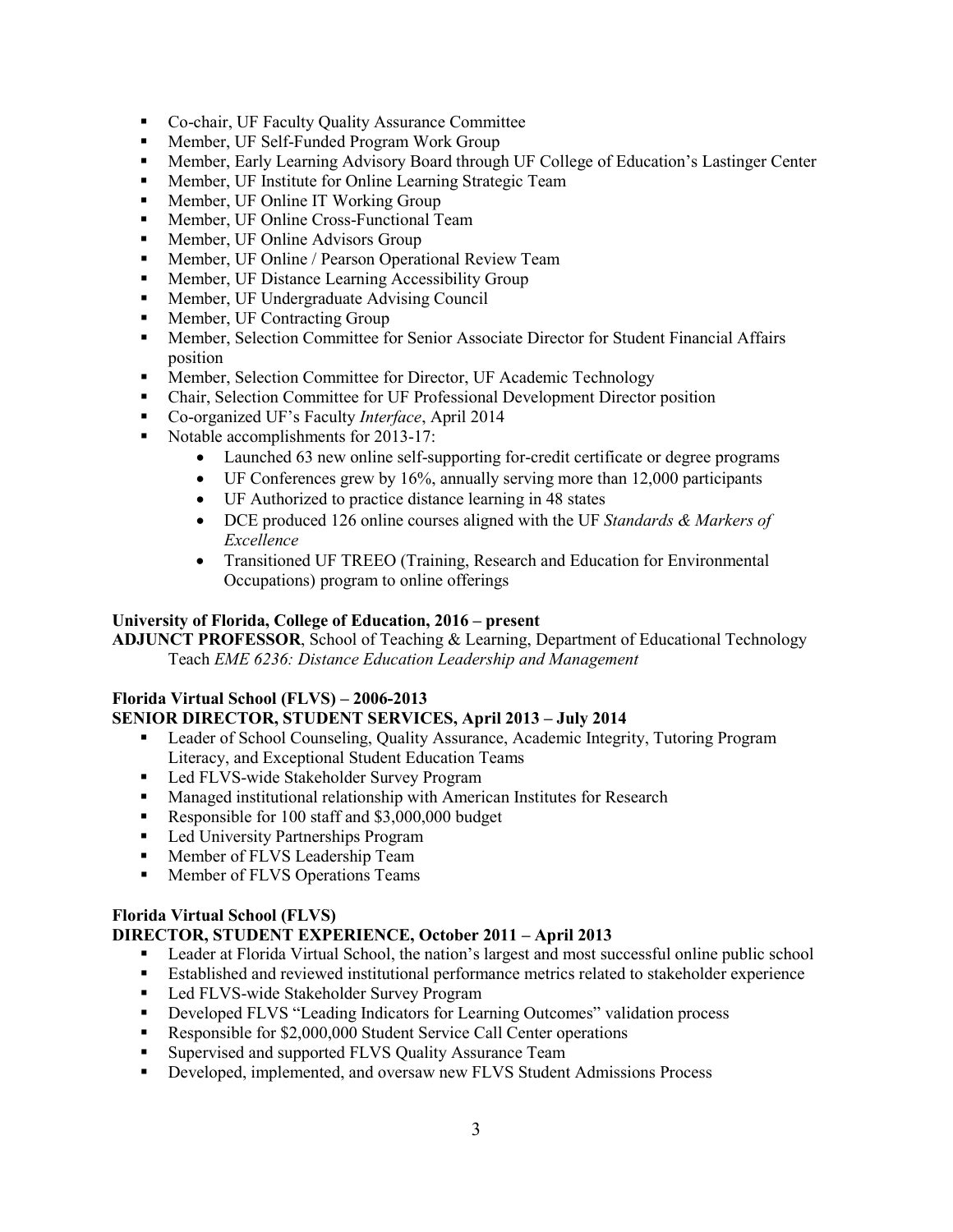#### **Florida Virtual School (FLVS) SCHOOL PRINCIPAL / INSTRUCTIONAL LEADER / LEARNING COMMUNITY LEADER, July 2006 – October 2011**

- Led teachers, school staff, and other leaders in achieving organizational, department, and individual professional development goals, always focused on serving the best interests of students. Responsible for leading a learning community of approximately 250 professional and support staff and more than 35,000 student enrollments.
- Established, promoted, and upheld high expectations for excellence in teaching
- Data-driven leader responsible for monitoring the performance of school staff
- Led a team to transform the organizational evaluation instrument to a metric-driven, performance-based measurement system
- Head Program Administrator for one the nation's largest online Advanced Placement (AP) programs, approximately 4,000 student enrollments and 40 Instructors and staff
- Founded first-of-a-kind, national award-winning pre-service virtual education internship program with University of Florida, University of Central Florida and University of South Florida
- **Example 3** Liaison with Florida College Board Florida Partnership
- Nominated for College Board's National Board of Trustees, 2011, 2012
- Member, ASCD's Florida Regional Board of Directors, 2011, 2012
- Member, Board of Directors, Governor's Florida Sterling Council, 2011, 2012
- Co-led FLVS's *Developing Leader Program*
- Served as a mentor for many members of the FLVS Staff
- Facilitated "Developing the Leader Within You," "Developing the Leader Around You," and "How Can I Fix It? Managing Dilemmas and Solving Problems" Book Talks
- Completed FLVS Leadership Track Professional Development
- Completed FLVS Talent Management Program
- **Member, FLVS Research Committee**
- Member, FLVS Project TAM (Tomorrow's Achievement Model) Development Committee
- **Member, Pre/Post Assessment Task Force**
- Member, *BlackBoard* Project Requirements Gathering Committee
- Maintained a collaborative relationship with Florida Department of Education Offices of School Choice and Accountability, Research & Measurement
- Established professional development opportunities in ESE and Action Research in collaboration with FLVS Professional Learning department and the University of Florida College of Education
- Coordinating Judge, 2007-2012 USDLA Online Teaching and Programming awards
- **Organized the Annual FLVS Family Fun & Sun Day, Pinellas County's Ft. DeSoto Park (6** consecutive years)

### **University of Central Florida, Associate Graduate Faculty, 2010 – 2016**

Served as a member of doctoral committees

### **University of South Florida, College of Education, 2006 – 2007**

**ADJUNCT PROFESSOR**, Department of Educational Leadership and Policy Taught *EDS 6050: Principles and Practices in Educational Supervision*

### **University of Florida, College of Education, 2005 – 2006**

**ADJUNCT PROFESSOR**, School of Teaching & Learning Taught *EDF 1005: Introduction to Education*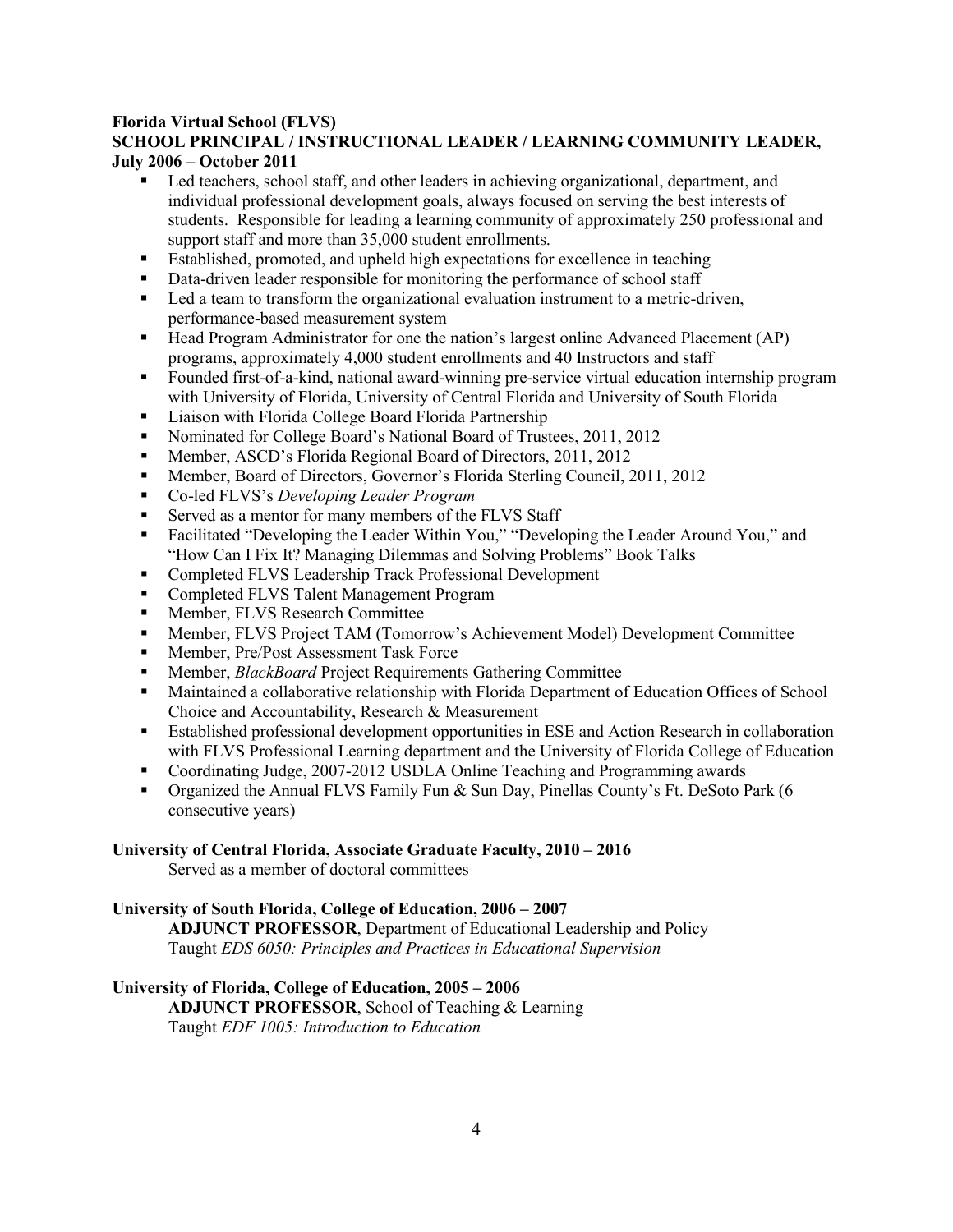# **P.K. Yonge Developmental Research School, University of Florida College of Education, Gainesville, FL, August 1997 – June 2006**

## **ASSISTANT PRINCIPAL & UNIVERSITY SCHOOL ASSISTANT PROFESSOR (June 2002 – June 2006):**

- Instructional leader focused on high student achievement, as well as youth and faculty development
- Supervised teachers and staff
- Responsible for annual evaluations of teaching faculty
- **Provided leadership by effectively communicating and consistently maintaining high expectations** of students, faculty, and staff
- Responsible for leading 18 middle school teachers and 360 middle school students
- School Professional Development, In-service, and FL DOE Recertification Coordinator
- Created *Academic Leader* program to recognize the achievements of high performing students
- **Created** *Challenge Day* opportunities for secondary students
- **EXECT** District Coordinator, Florida Department of Education Safe and Drug-Free Schools Program
- Created and maintained a supportive environment for programs and people to thrive

# **P.K. Yonge Developmental Research School, University of Florida College of Education, Gainesville, FL**

# **UNIVERSITY SCHOOL ASSISTANT PROFESSOR (August 1997 – June 2002) 9 th GRADE CIVICS TEACHER:**

- **DISTRICT TEACHER OF THE YEAR, Florida Department of Education, 2000-2001**
- Developed, implemented, and evaluated curriculum in Civics course, an experiential-based course in which 120 students each school year engaged in the study of state, national and local government, current civic issues, and meet invited guests such as the members of Congress, three governors of the State of Florida, and local government officials
- Coordinator of High School Executive Internship Program and partnership with *Shands Hospital* for approximately 25 students per year
- Developed and implemented *Peer Mentor/Mentee Program* for high school and elementary students (*Big Wave/Little Wave*)
- **Developed and implemented** *ACTIONN!* (Active Citizens Taking Initiative On Nature's Needs), an interdisciplinary unit in which students work as a team to investigate local environmental issues and propose solutions to local officials
- Developed and implemented *Tolerance Mentor Program*, matching high school students with elementary school students for a 10-week program on acceptance of other people
- Developed and implemented *Reading Mentor Program* for struggling high school readers
- UF College of Education Dean Search Committee: Served as a member of a team representing the University charged with identifying and evaluating potential candidates for College of Education Dean
- **Southern Association of Colleges and Schools School Improvement Plan, Beliefs & Mission** Chair: Lead faculty in developing a school mission statement
- **Example 1** Leadership Council Chair: Lead grade level team leaders by setting an agenda, building consensus, and making decisions impacting the entire school.
- High School Faculty Coordinator: Served as High School Chairperson, lead colleagues in faculty meetings, agenda setting, strategic planning, establishing decision-making procedures, and spending budgeted funds
- School Improvement Committee: Served as Vision/Mission Chairperson, lead a group of administrators, faculty members, parents, students, and community members in establishing a school vision, mission statement, and accompanying set of shared beliefs for Southern Association of Colleges and Schools accreditation review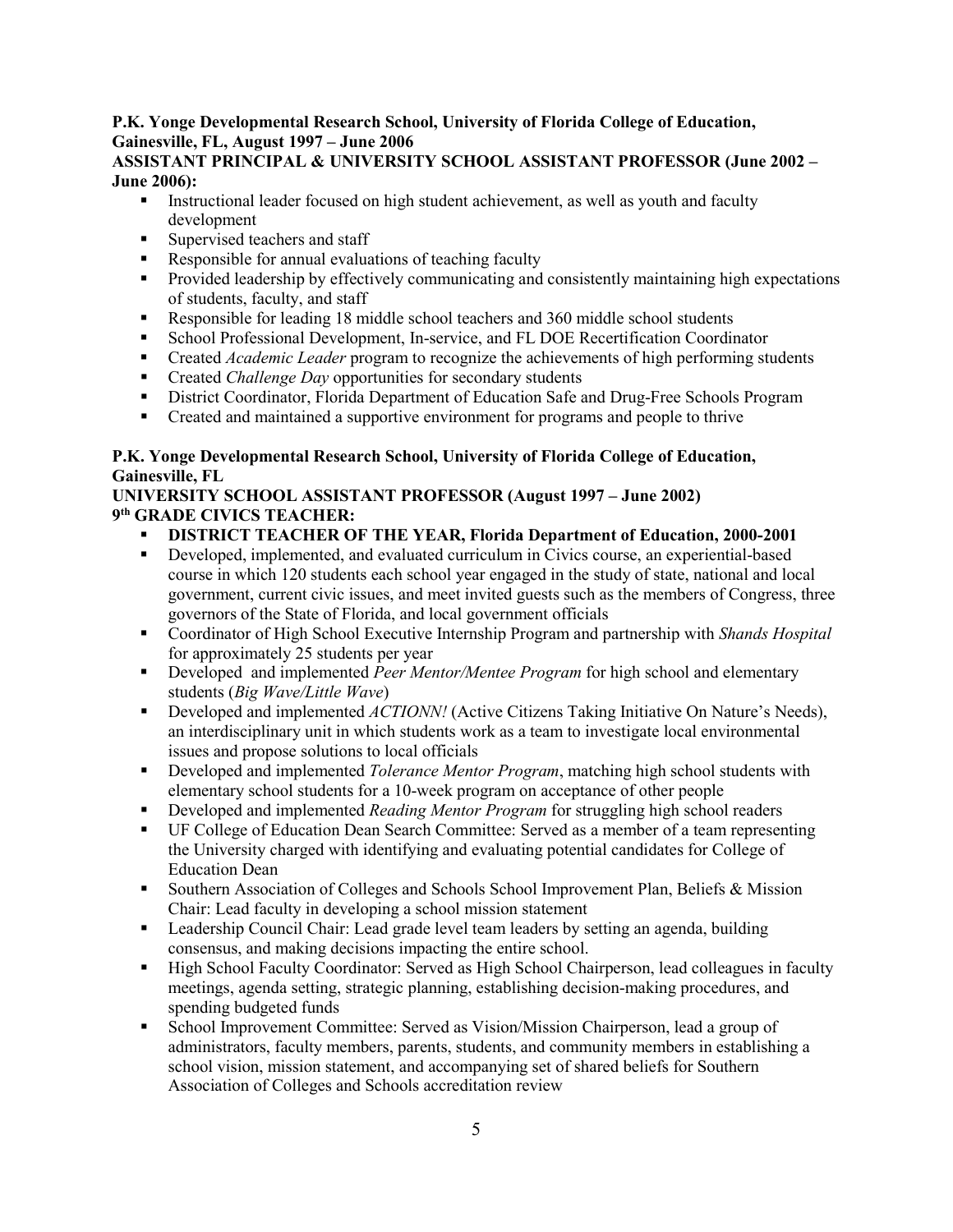- School Advisory Committee: Served as High School Faculty Representative and Secretary in establishing and evaluating student achievement goals, director's performance, and use of funds
- School Safety Committee: Served as a member of committee consisting of school faculty and a consultant to address safety issues
- High School Restructuring Chairperson: Developed "Restructuring Survey Instrument," distributed, collected, analyzed and presented results. Actions taken as a result: Block scheduling, later school starting time, move from 7 to 6 courses of study, teacher collaboration, and mastery learning model
- College of Education / P.K. Yonge Long-range Planning Committee Member Team Leader: Served as 9th grade team leader with the responsibility of coordinating interdisciplinary units and arranging and holding student-parent-teacher conferences
- Code of Conduct Chairperson: Served as Student Code of Conduct Revision/School Discipline Policy Committee chair and Faculty Trainer for "School Discipline Policies and Procedures"
- Grant Writer/Principal Investigator: Developed "Integrating Service-Learning into the Secondary Curriculum" for Florida State University's Center for Civic Education & Service and the Florida Department of Education
- Serve and Learn Expo Coordinator: Organized and administered the fall and summer community service fair for high school students
- Intern Supervisor: Directed the teaching experiences of pre-service teachers during their clinical internship
- Committee Involvement: Permanent Status and Promotion, Calendar, Extended School Year, and Department of Education Human Resources Management Development Visiting Evaluation Team
- National Honor Society Co-Sponsor
- Rotary Interact Club Sponsor
- Alachua County State Legislative Day, School Coordinator, Tallahassee, FL
- Boys Basketball Coach: Junior Varsity Head Coach, 2000 2002; Freshman Head Coach, 1999 -2000

### **Gulf High School, New Port Richey, FL, August 1994 – June 1997 HIGH SCHOOL SOCIAL STUDIES TEACHER:**

- Taught  $12<sup>th</sup>$  grade Advanced Placement U.S. Government and Politics and  $11<sup>th</sup>$  grade Advanced Placement U.S. History
- Developed and implemented integrated curriculum in  $11<sup>th</sup>$  grade Language Arts and U.S. History
- **Filter Freshmen Orientation Program Coordinator**
- Committee Involvement: District School Board of Pasco County's Instructional Technology and Learning Assessment Committees; Gulf High School's Scholarship and Testing Committees
- Florida Close-up Conference Coordinator, Tallahassee, FL
- Junior Varsity Boys Basketball Head Coach/Varsity Assistant Coach, 1994 1996
- *St. Petersburg Times* Newspapers in Education Coordinator
- National Honor Society Advisor, 1994 1997
- Adjunct Professor: Pasco-Hernando Community College (Fall 1994 Spring 1997)
- Pasco County School's Sallie Mae First Class "Rookie Teacher of the Year" Award, 1994 1995

### **University of Florida College of Education Center for Education Finance, Gainesville, FL, August– May 1999**

**B.O. SMITH GRADUATE ASSISTANT:** Conducted education finance and education law research, provided technical assistance, collected and analyzed data, prepared manuscripts, and assisted with the publication findings in scholarly refereed books and journal articles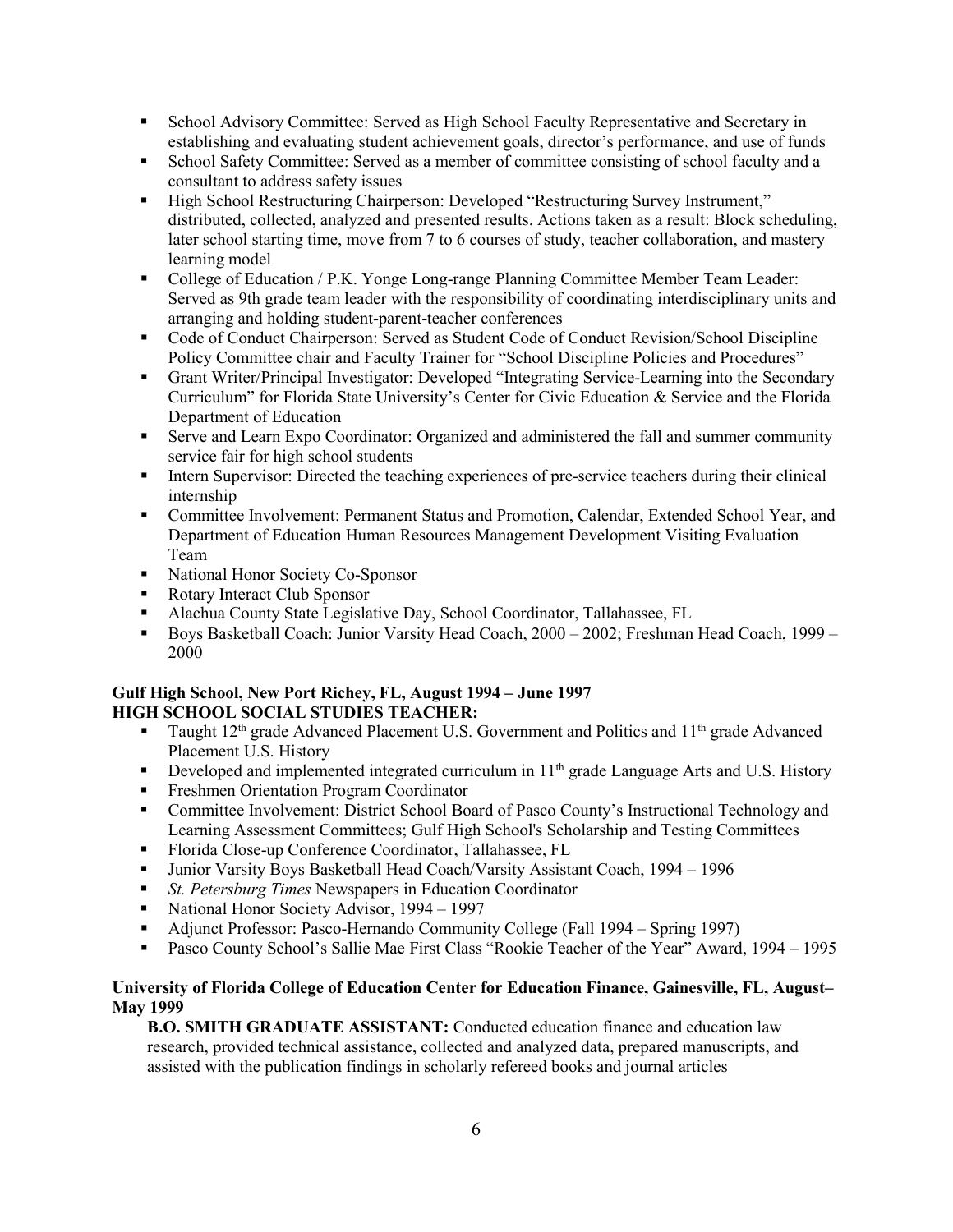**University of Florida College of Education Research Project, "Automatic and Effortful Memory Processing by Students With and Without Mental Retardation," June – August 1994 RESEARCH ASSISTANT to Dr. Suzanne B. Thomas**: Adhered to complex data collection procedures in the study's execution

#### **EDUCATIONAL HISTORY**

#### **Graduate Certificate, Managing Distance Education Environments, University of Florida, Gainesville, FL, December 2015, GPA 4.0**

**Ph.D., Educational Leadership, University of Florida, Gainesville, FL, August 2004, GPA: 3.95**  Areas of Concentration: Public Policy, Education Finance; Dissertation: *The Effects of a Performance Based-Funding Incentive Program on the Fiscal Equity of a State Education Finance System* 

**Ed.S., Educational Leadership, University of Florida, Gainesville, FL, December 1997, GPA: 4.0**  Areas of Concentration: Educational Administration, Education Finance

**M.Ed., Social Studies Education, University of Florida, Gainesville, FL, August 1994, GPA: 4.0**  College of Education PROTEACH Program (NCATE and state approved teacher preparation program); selected program's "Most Outstanding Graduate"

**B.A., Political Science, University of Florida, Gainesville, FL, May 1993, Major GPA 3.4**  Minors: History, Secondary Education; Certificate: Environmental Studies

#### **PROFESSIONAL CERTIFICATIONS**

State of Florida Professional Educator's Certification (#732372) in *School Principal* (All levels), *Educational Leadership* (All levels), and *Social Science* (Grades 6-12), valid through June 2021

#### **PRESENTATIONS, PUBLICATIONS, and PROFESSIONAL DEVELOPMENT**

Lead Presenter, "UF Advanced Mathematics for Accelerated Mathematicians," with Andreas VanDenend (UF), Litza Echeverria-Rubio (UF), and Iain Ferguson (Institute for Mathematics and Computer Science), Florida Alliance for Dual Enrollment Partnerships Annual Conference, Delivered Online, April, 2021

Panelist, "Ensuring Quality for the Nation's Top Ranked Online Programs," with Felix Brito (Embry-Riddle Aeronautical University), Cheryl Kohen (Daytona Beach State College), and Kelvin Thompson (University of Central Florida), Florida Academic Success & Quality, Webinar, Delivered Online, April 2021

Organizer, "Advanced Strategies for Supporting Students Experiencing Mental Health Distress," with Ritzy Ettinger (UF), Florida Academic Success & Quality, Webinar, Delivered Online, June 2020

Presenter, "Showcasing Innovative Practices in Faculty and Institutional Development," Online Learning 2019 Conference, Toronto, Canada, October 2019

Presenter, "Academic Integrity Overview," UF Online Student Orientation, Gainesville, FL, August 2019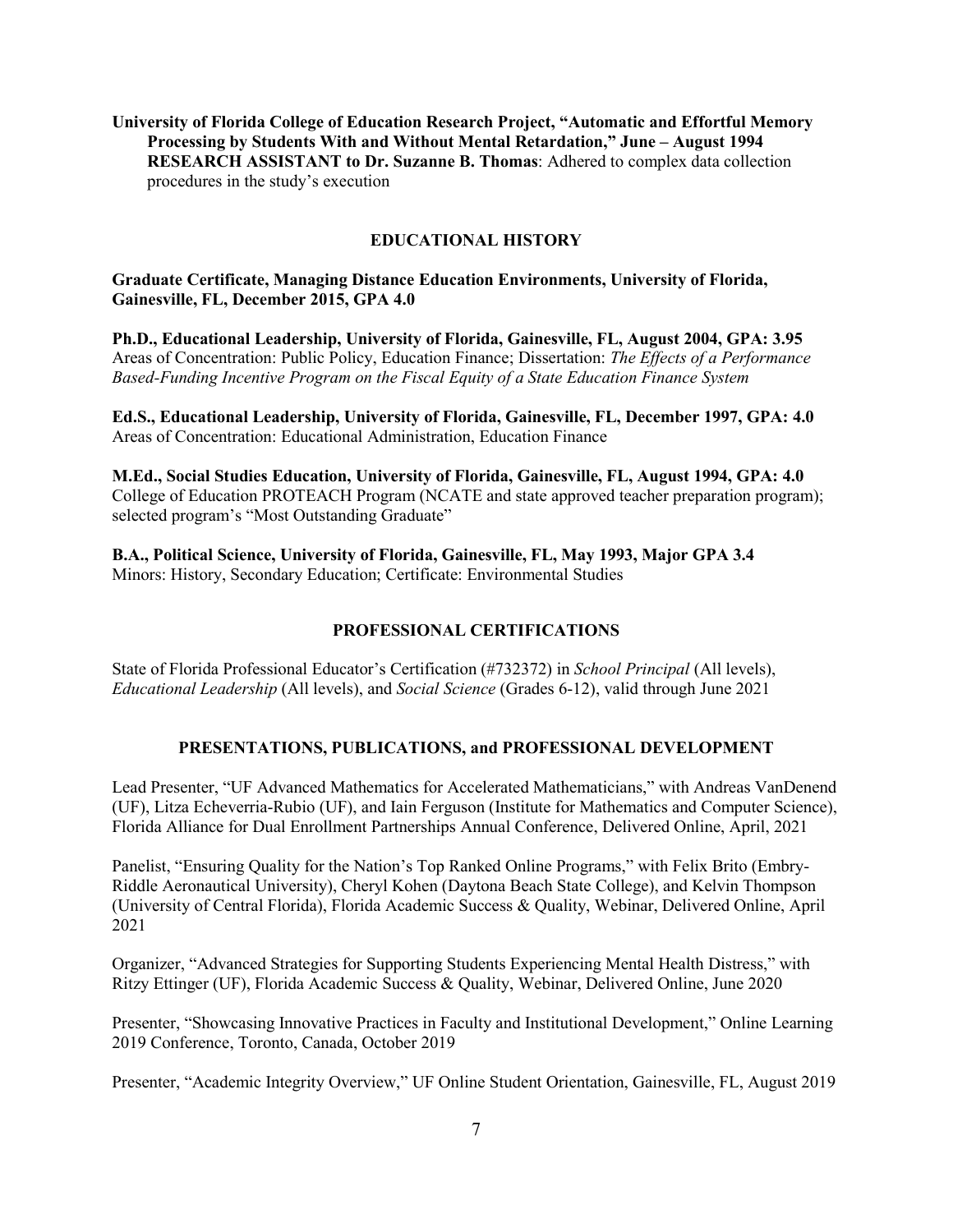Presenter, "UF Dual Enrollment Program," with Andreas VanDenend, Florida Distance Learning Association Annual Conference, Orlando, FL, January 2019

Participant, UF Advanced Leadership for Academics and Professionals, Professional Track, University of Florida, Gainesville, FL, 2017 – 2018

Presenter, "Academic Integrity Overview," UF Online Student Orientation, Gainesville, FL, August 2019

Presenter, UF Honor Code Committee, "State of University of Florida Online Academic Integrity," Gainesville, FL, April 2018

Panelist, Florida Association of Mathematics Teacher Educators/Florida Distance Learning Association Annual Conference, "Promising Trends in Distance Learning," Orlando, FL, January 2018

Presenter, "State of University of Florida Online Academic Integrity," UF Academic Integrity Task Force, Gainesville, FL, May 2017

Keynote Speaker, "Expanding Access through Distance Learning at the University Florida," Florida Distance Learning Association Annual Conference, Orlando, FL, September 2015

Presenter, "UF Self-Funded Auxiliary Programs," Gator Business Administrator Services Institute, Gainesville, FL, November 2014

Panelist, "Ensuring Academic Integrity with Online Proctoring," with Jason Rupert, ProctorU, Dr. Bill Waters, Pensacola State College and Jessica Rodriguez, Florida International University, Florida Distance Learning Association Annual Conference, Orlando, FL, September 2014

Panelist, "Challenges and Opportunities for Online Implementations," American Distance Education Conference, Ed Future 2014: Global Collaboration in Online Higher Education, Orlando, FL, May 2014

Presenter, "UF Distance & Continuing Education," State University System of Florida Annual Meeting of Continuing Education Deans and Directors," Tallahassee, FL, March 2014

Panelist, "Quality, Policy and Assessment of Online Learning Programs," Sloan Consortium International Conference on Online Learning, Orlando, FL, November 2013

Panelist, "Online Learning Policy & Vision," Florida State University's 2013 Dean's Symposium, Tallahassee, FL, October 2013

Presenter, "University of Florida Massive Open Online Courses (MOOCs)," Florida Distance Learning Association Annual Conference, Orlando, FL, September 2013

Online Production Facilities Guide, Advisory Board for the Institute for Online Learning, University of Florida Campus, Gainesville, FL, August 2013

Panelist, "MOOCs in the State University System of Florida," Florida Virtual Campus Distance Learning and Student Services Advisory Group Meeting, Hillsborough State College, Tampa, FL, July 2013

Presenter, Florida Sterling Council Conference, "Leading to Create a Thriving Organizational Culture," Orlando, FL, May 2013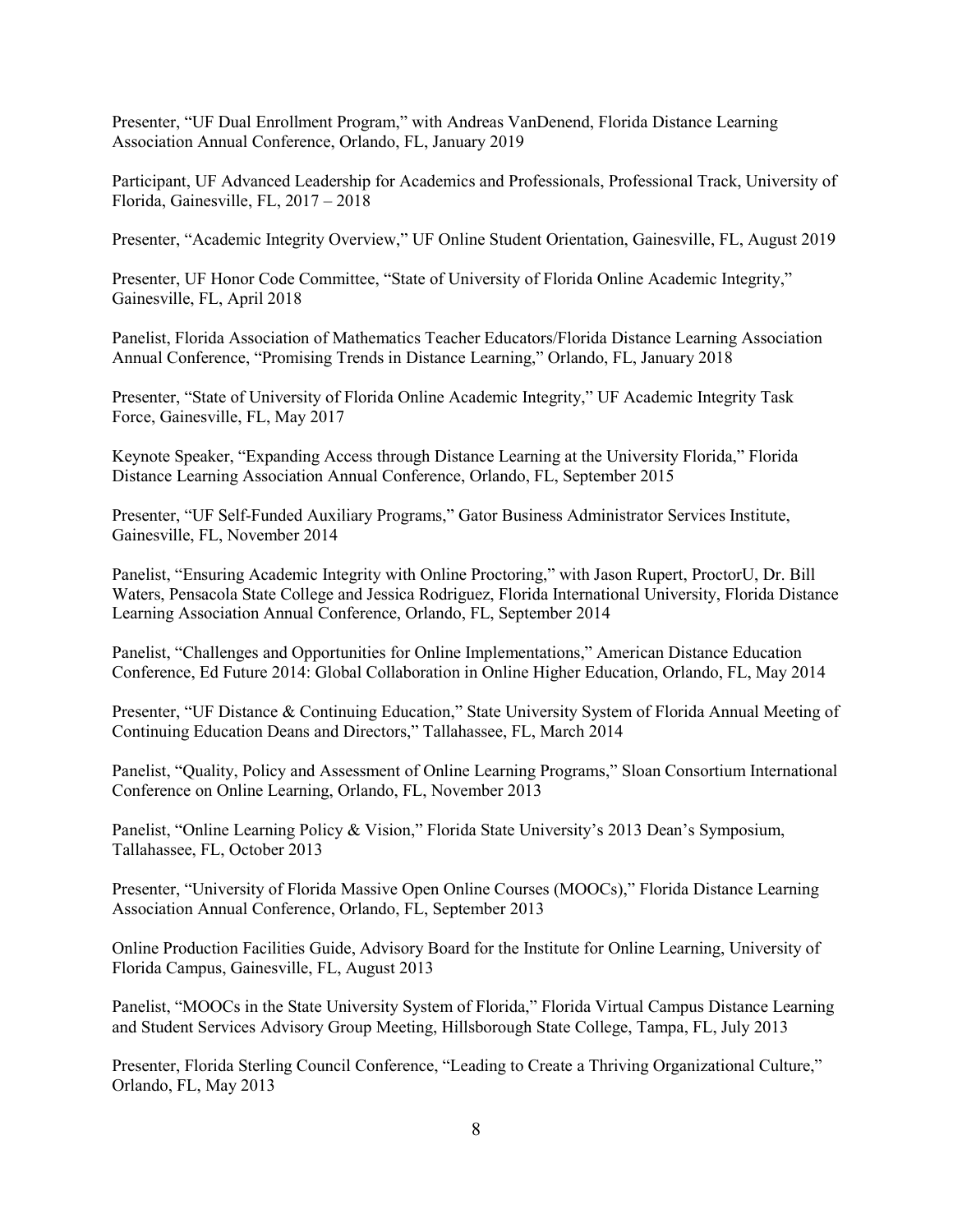Presenter, Florida Sterling Council Conference, "Identifying and Validating Leading Indicators for Learning Outcomes: Phase Two," with Dr. Matthew Ohlson, Orlando, FL, June 2012

Presenter, Florida Sterling Council Conference, "Identifying and Validating Leading Indicators for Learning Outcomes: Phase One," with Dr. Matthew Ohlson, Orlando, FL, May 2011

Presenter, United States Distance Learning Association, "Growing Your Own Leaders," with Michael B. DeLucas, Amy Brown and Kari Bollinger, St. Louis, MO, May 2011

Presenter, Association for the Advancement of Computers in Education Ed-Media 2010, Conference, "Creating an Innovative and International LCMS/LMS Learning Environment," with Drs. Matthew Ohlson and Tyran Butler, Florida Virtual School, Toronto, Canada, July 2010

Presenter, Coalition of Essential Schools Fall Forum, "Serving as a High Effective Virtual Leader," with Dr. Marilyn Myers, FLVS Instructional Leader, Charlotte, NC, November 2008

Presenter, Florida Association of School Administrators, "What FLVS Can Do To Enhance Your Professional Learning Opportunities," with FLVS President & CEO Julie Young and FLVS Director of Elementary Education Sarah Sprinkel, Naples, FL, July 2008

Presenter, United States Distance Learning Association, "Beyond College Prep: How Online Learning Can Prepare Students for College *and* Life," with FLVS Chief Learning Officer Pam Birtolo, St. Louis, MO, April 2008

Presenter, Just Read, Florida! Conference, "Preparing Students with 21<sup>st</sup> Century Skills," Orlando, FL, with Heather Perkins, August 2007

Participant, "Building Learning Communities Conference," Boston, MA, July 2007

Presenter, AP National Conference, "Developing and Leading A Successful Online AP Program," with FLVS Lead School Counselor Brenda Finora, Las Vegas, NV, July 2007

Participant, "Creating a High Performing Learning Culture," Southern Regional Education Board Module Training, Atlanta, GA, March 2007

Invited Participant, *Florida's Rising Stars*, program for identified prospective high quality school principals, sponsored by Crown Consortium and Schultz Center for Teaching & Leadership, Jacksonville, FL, 2005-2006

Presenter, "Learning 'Round the Block," 2<sup>nd</sup> Annual Teaching, Inquiry and Innovation Showcase, P.K. Yonge Developmental Research School at the University of Florida, April, 2006

"What Are Teachers' Level of Satisfaction with the Current Block Schedule in Place at the Secondary School?," Online Article, [http://education.ufl.edu/inquiry/2005/01/01/block-scheduling/,](http://education.ufl.edu/inquiry/2005/01/01/block-scheduling/) EDE 6458: Guided Inquiry, Spring 2005

Guest Lecturer, "Teaching Controversial Issues in the Social Studies," EDE 6939: Social Studies Seminar, Spring 2005

Presenter, "Riding the Wave: Maintaining and Strengthening Student Civic Involvement Following the Presidential Election," Coalition of Essential Schools Fall Forum, San Francisco, CA, November 2004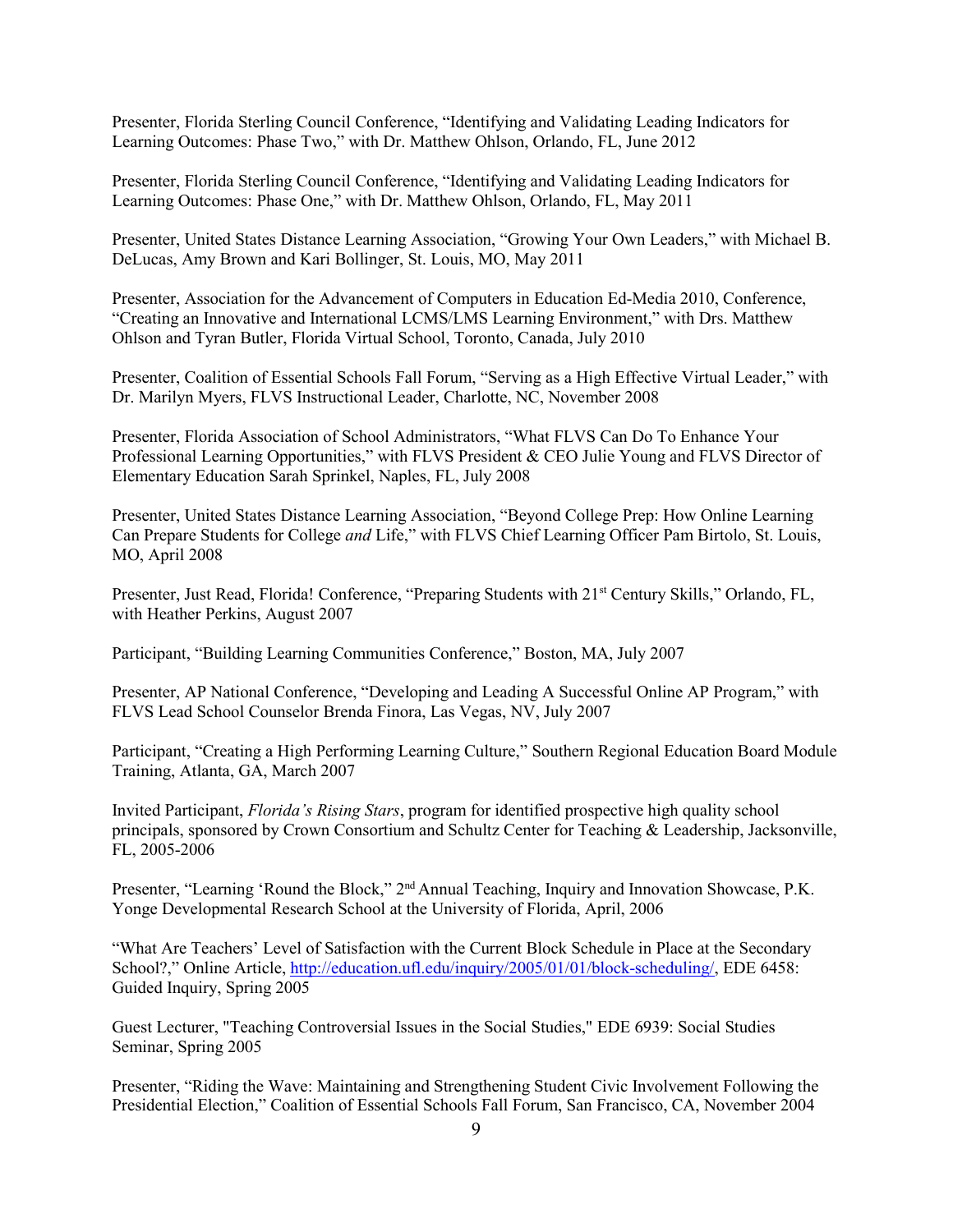Invited Participant, Harvard University Graduate School of Education, The Principals' Center 2004 Summer Institute, *Improving Schools: The Art of Leadership,* Cambridge, MA, June – July 2004

Presenter, "Supporting the Work of Effective Teacher Teams: Collaborating to Meet the Needs of Each Child," Coalition of Essential Schools Fall Forum, Columbus, OH, November 2003

Presenter, "Personalizing the Secondary School: Restructuring to More Effectively Meet Student Needs," Coalition of Essential Schools Fall Forum, Washington, D.C., November 2002

"Teaching About Homophobia in a High School Civics Course," *Theory & Research in Social Education*, Volume 30, Number 2, pp. 302-305, Spring 2002

Guest Lecturer, "Civics and Educating for Social Change," EDE 6939: Social Studies Seminar, April 2002

Presenter, "Examining Current Issues Through Technology," Annual Meeting of the American Education Research Association, New Orleans, LA, April 2002

Invited Guest of University of Florida Dean of the College of Education, Annual Conference of the National Association of Laboratory Schools, San Juan, Puerto Rico, March 2002

Presenter, "Creating Active Citizens: Beginning a Citizenship Education Program in Your School," Coalition of Essential Schools Fall Forum, Providence, RI, November 2000

Presenter, "Evaluating and Assessing Service Learning Programs," Florida Learn & Serve Annual Conference, Tampa, FL, February 2000

Guest Lecturer, "Implementing a High School Civics Program," Seminar for University of Florida's College of Education PROTEACH Social Studies pre-service educators, February 2000

Presenter, "ACTIONN! (Active Citizens Taking Initiative On Nature's Needs)," Coalition of Essential Schools Fall Forum, Atlanta, GA, November 1999

"Curfews Offer a Lousy Civics Lesson," *Gainesville Sun* column, October 18, 1999

"Are School Uniforms Needed?," *Gainesville Sun* column, July 5, 1999

"The Capital Outlay Budget of the School Board of Alachua County," paper prepared and presented for PAD 6227: Public Budgeting and Finance, April 1999

Presenter, "Service-Learning in a Ninth Grade Interdisciplinary Unit: ACTIONN! (Active Citizens Taking Initiative On Nature's Needs)," National Service-Learning Conference, San Jose, CA, April 1999

"The Process/Outcome Evaluation Model (POEM): An Effective Methodology for Assessing the *Totality* of a Learning Experience," paper prepared for EDF 7491: Evaluation of Educational Products and Systems, July 1998

"Evaluation of P.K. Yonge's Service Learning Program," proposal prepared for EDF 7491: Evaluation of Educational Products and Systems, June 1998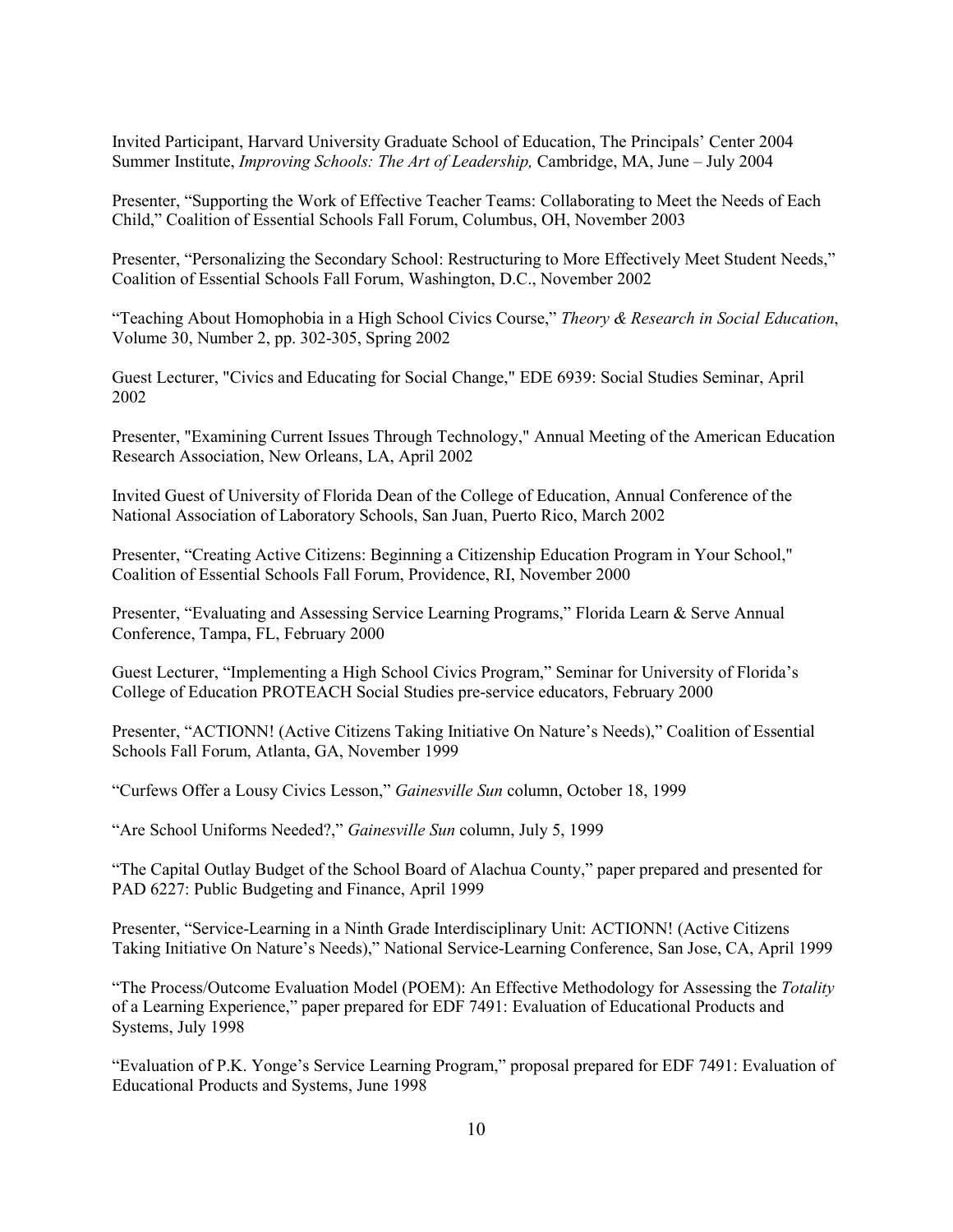"What We Hope to Instill is Service From the Heart," *Gainesville Sun* column, April 3, 1998

Seminar Discussant, "The Legislative and Judicial Impacts of *Agostini vs. Felton*," American Education Finance Association Annual Conference, Mobile, AL, March 1998

"The Professional Induction and Development of First Year Teachers," paper prepared for EDA 6193: Educational Leadership: Instruction, April 1996

Administrative Professional Development: *University of Florida Family Educational Rights Privacy Act (FERPA) Training*, *Florida Performance Management System, Southern Region Education Board's Creating a High Performing Learning Culture, Facilitative Leadership*, *Classroom Walk-Through*, *University of Florida Sexual Harassment Semina*r, *Facilitating Effective Teams, Instructional Leadership*, *Administering the Florida Comprehensive Assessment Test*, *Dealing with Data*, *Clinical Educator Training*, *English for Speakers of Other Languages Training*, and *Empowered Discipline For the Troubled Student* 

# **COMMUNITY INVOLVEMENT**

- Judge, P.K. Yonge Development Research School Senior Capstone Projects, 2019, 2020
- University Park Neighborhood Association Board of Directors, 2017 present
- Gainesville Youth Baseball, Volunteer Coach, 2015 2020
- Carolyn B. Parker (formerly J. J. Finley) Elementary School Advisor Council, 2015 2017
- **Mentor for University of Florida J. Wayne Reitz Scholars, 2013** present
- Alachua County Take Stock in Children Volunteer, 2010 2013
- Alachua County Boys & Girls Clubs Board of Directors, July 2002 June 2006
- FAB (Florida Alternative Breaks), Volunteer: Boggy Creek Gang Camp for kids with chronic illnesses, Eustis, FL and Johnson-Brinson Center for disadvantaged youth, Madison, FL, September – December 1999
- Alachua County School's Project Tutor, Volunteer, Fort Clarke Middle School, Gainesville, FL, September – December 1992
- Pasco County Boys & Girls Club Board of Directors, Member, 1995 1999
- Tarpon Springs Boys & Girls Club Board of Directors, Member, 1994 1997
- **Mount Olive Education Center, Tutor, Gainesville, FL, June August 1992**
- North Pinellas YMCA Day Camp, Counselor, Tarpon Springs, FL, June August 1992
- Tarpon Springs Boys & Girls Club, Counselor, Tarpon Springs, FL, June August 1989 and 1990

#### **PROFESSIONAL AFFILIATIONS**

- Board of Directors, Florida Distance Learning Association, 2014 present
- Life Member, University of Florida Alumni Association, 2013 present
- Member, United States Distance Learning Association, 2006 present
- Board of Directors, Florida Association for Supervision and Curriculum Development, 2011 2013
- Board of Directors, Florida Sterling Council,  $2011 2013$
- Association for Supervision and Curriculum Development, 1994 2013
- Florida Association of School Administrators, 2002 2013
- *iNACOL* Member, 20062013
- American Education Finance Association, 19952002
- **American Education Research Association, 1998 2002**
- Florida Council for the Social Studies, 1994 1997
- University of Florida Graduate Student Council, 1997 1999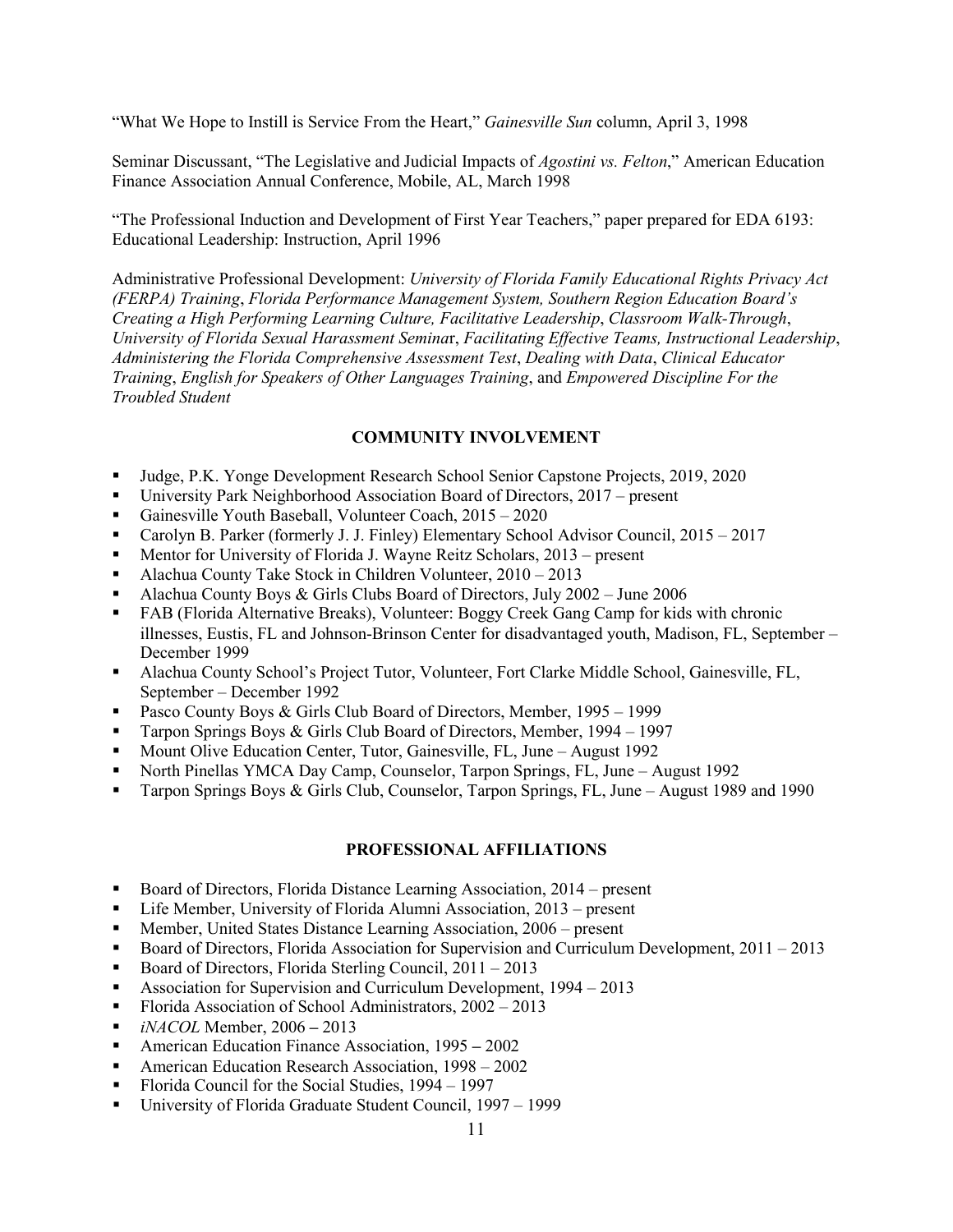- Education Law Association, 1995 2000
- National Council for the Social Studies, 1994 1997
- Phi Delta Kappa Professional Society,  $1995 1997$
- Phi Kappa Phi Honor Society, 1994 1997
- University of Florida Pi Sigma Alpha Political Science Honorary, 1989 1993
- University of Florida Pre-Law Honorary, 1990 1993

#### **AWARDS AND HONORS**

- Florida Blue Key Honorary, 2020
- Visionary Award for Distinguished Leadership, Florida Distance Learning Association, 2020
- UF Advanced Leadership for Academic and Professionals, 2017-18
- Florida Distance Learning Association Distinguished Keynote Address, 2015
- Florida Department of Education District Principal of the Year, 2011
- Florida Virtual School Principal of the Year, 2011
- "Champion Award," Florida Governor's Florida Sterling Council Annual Conference for work in "Identifying and Validating Leading Indicators for Learning Outcomes"
- United States Distance Learning Association (USDLA) International Award for Best Practices in Distance Learning Programs for "Innovative Virtual Educator Internship Program," 2010
- Teacher of the Year, Florida Department of Education District Nominee, 2000 2001
- Teacher of the Year, P.K. Yonge Developmental Research School, 2000 2001
- Who's Who Among American Teachers, 2000
- Disney's American Teacher Award Nominee, 2000
- North Central Florida Junior Varsity Basketball Coach of the Year, 2000 2001; 19-0 record
- North Central Florida Freshmen Basketball Coach of the Year, Runner-up, 1999 2000; 12-2 record
- P.K. Yonge Developmental Research School 2000 Volunteer Award in recognition of "Outstanding Service"
- University of Florida's 1999 2000 Teaching Incentive Program's Award for "Outstanding performance in the areas of teaching, research and service" (\$3500.00 recognition bonus)
- Teacher of the Year, Runner-up, Gulf High School, 1996 1997
- Holiday Rotary International's Teacher of the Year, 1996 1997
- Pasco County School's Sallie Mae First Class "Rookie Teacher of the Year" Award, 1994 1995
- University of Florida College of Education selected Convocation Speaker, 1994
- University of Florida's President's Award (4.0 GPA), Summer and Fall 1993, Spring and Summer 1994
- Most Outstanding Volunteer Award, Mount Olive Education Center, 1992
- Florida Youth of the Year, Boys & Girls Clubs of America, 1989

### **PROFESSIONAL REFERENCES**

Zina L. Evans, Ph.D. Vice President for Enrollment Management and Associate Provost University of Florida PO Box 114000 (216 Criser Hall) Gainesville, FL 3261-4000 Phone: 352-294-3683 E-mail[: zevans@ufl.edu](mailto:zevans@ufl.edu)

Glenn E. Good, Ph.D. Dean and Professor, College of Education University of Florida